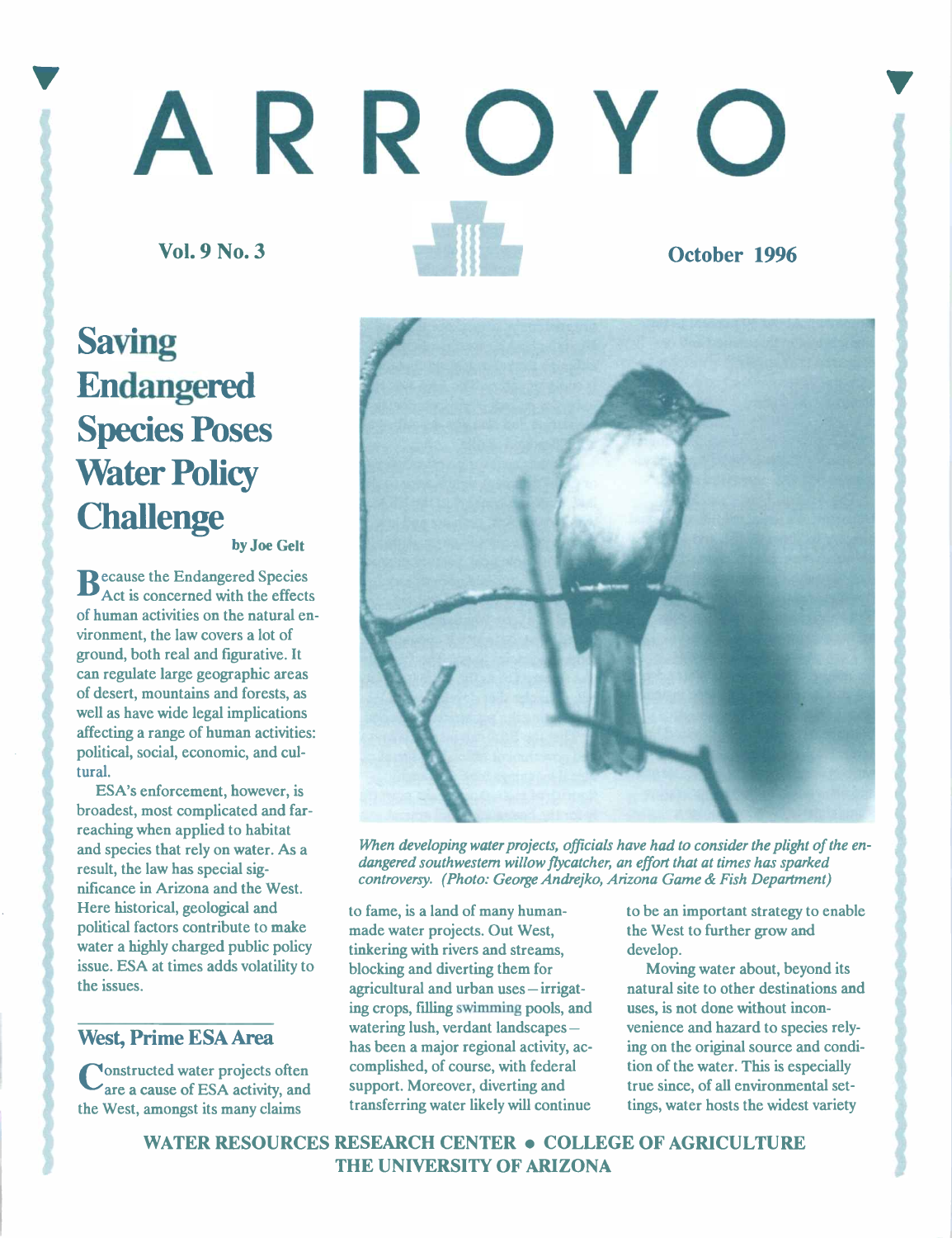of forms of life. Water literally is a breeding ground for life, with lakes, ponds, river systems, and associated wetlands biologically rich areas of concentrated life forms. This is especially true in arid areas, such as Arizona and the West. With water areas few and far between, species tend to cluster in such locations.

Further, a goodly percentage of species in need of protection rely, in one way or another, on an aquatic environment. About 60 percent of the animals on the threatened and endangered list nationally are either totally aquatic or need an aquatic ecosystem to complete their life cycle. A Nature Conservancy study of 20,000 native American species found the species depending on aquatic systems to be in the most dire straits.

The Arizona Game and Fish Department's list of wildlife of special concern includes 27 fish and 11 amphibians. Also, of the 24 listed mammals four are found primarily in riparian areas, and 25 of the 42 listed bird species are directly dependent upon riparian habitat.

Further complicating matters is the nature of water itself. Water does not stay in one place, flowing instead from headwaters to river mouth. Water is a resource often shared by several states and many users, for various purposes, from agricultural and urban uses to power generation. Regulation to save or protect a species or habitat along a river area can have implications all up and down the river. Things can, and do, get complicated.

Whether the frequent and, at times, broad and intensive ESA activity in the West benefits the region or is to its disadvantage - and opinions vary on this point  $-$  most people at least agree that the act significantly affects western water policy. Knowledge of the ESA will help in understanding its influence on Arizona and western water management.

#### Endangered Species Act Defined

what might seem an unlikely strategy at a law symposium, speakers at the University of Colorado's Natural Resources Law Center's summer conference at times chose the power of metaphor over legal terminology when defining the ESA, With some degree of appropriateness, several speakers related the ESA to species of animals, although the reference was not entirely complimentary. The ESA was said to he the pit bull of environmental legislation and also was described as a 1,000-pound gorilla.

Another speaker noted religious or Old Testament significance to the law, when she connected the ESA with Noah's Ark, both act and ark preserving species from perilous fates. Psychological metaphors arose with ESA described as both a guilt trip and therapy, and chemistry provided a term when the law was called a catalyst since it compelled federal agencies to act. The ESA also was referred to as the ultimate safety net; debacles that develop over implementing the act are train wrecks.

That the ESA can inspire lawyers and government officials to forsake literal meanings for the dramatic flourish of metaphor speaks powerfully for the law's emotional appeal. And the choice of metaphors indicates something about the feelings involved. A 1,000-pound gorilla, Noah's Ark, a guilt trip and a train wreck clearly reflect complex and conflicting opinions. A review of the actual law and its application would help explain the reason for some of these feelings.

The purpose of the ESA, which was passed in 1973, is to conserve the nation's biological heritage consisting of its animal and plant species. The law enlists all federal agencies and departments in the effort to conserve

threatened and endangered species and to promote the purposes of the act. As stated in Section 7 of the act. all federal agencies are "to insure that actions authorized, funded, or carried out by them do not jeopardize the continued existence" ot an endangered species or "result in the destruction or modification of habitat of such species."

The U.S. Fish and Wildlife Service is the agency within the Department of the lnterior charged with surveying species status and to list those found to he "threatened" or "endangered." (The National Marine Fisheries Service of the Commerce Department deals with species occurring in marine environments and with anadromous fish.) "Threatened" species arc considered likely to become endangered within the foreseeable future throughout all or a significant portion of their range. In greater peril, "endangered" species confront extinction.

The ESA also charges the above agencies to identify and designate 'critical habitat" for listed species,

Arroyo is published quarterly by the Water Resources Research Center, College of Agriculture, 350 N. Campbell Avenue, University of Arizona, Tucson, Arizona 85721; 520- 792-9591. Each issue of Arroyo focuses on a water topic of current interest to Arizona. A list of past Arroyo topics ís available upon request, and back issues can be obtained. Both list and past copies can be accessed via the World Wide Web (http://ag.arizona.edu/AZWATER/). Subscriptions are free, and multiple copies are available for educational purposes. The editor invites comments and suggestions.

Water Resources Research Center Director, Hanna J. Cortner Editor, Joe Gelt, Email: jgelt@ag.arizona.edu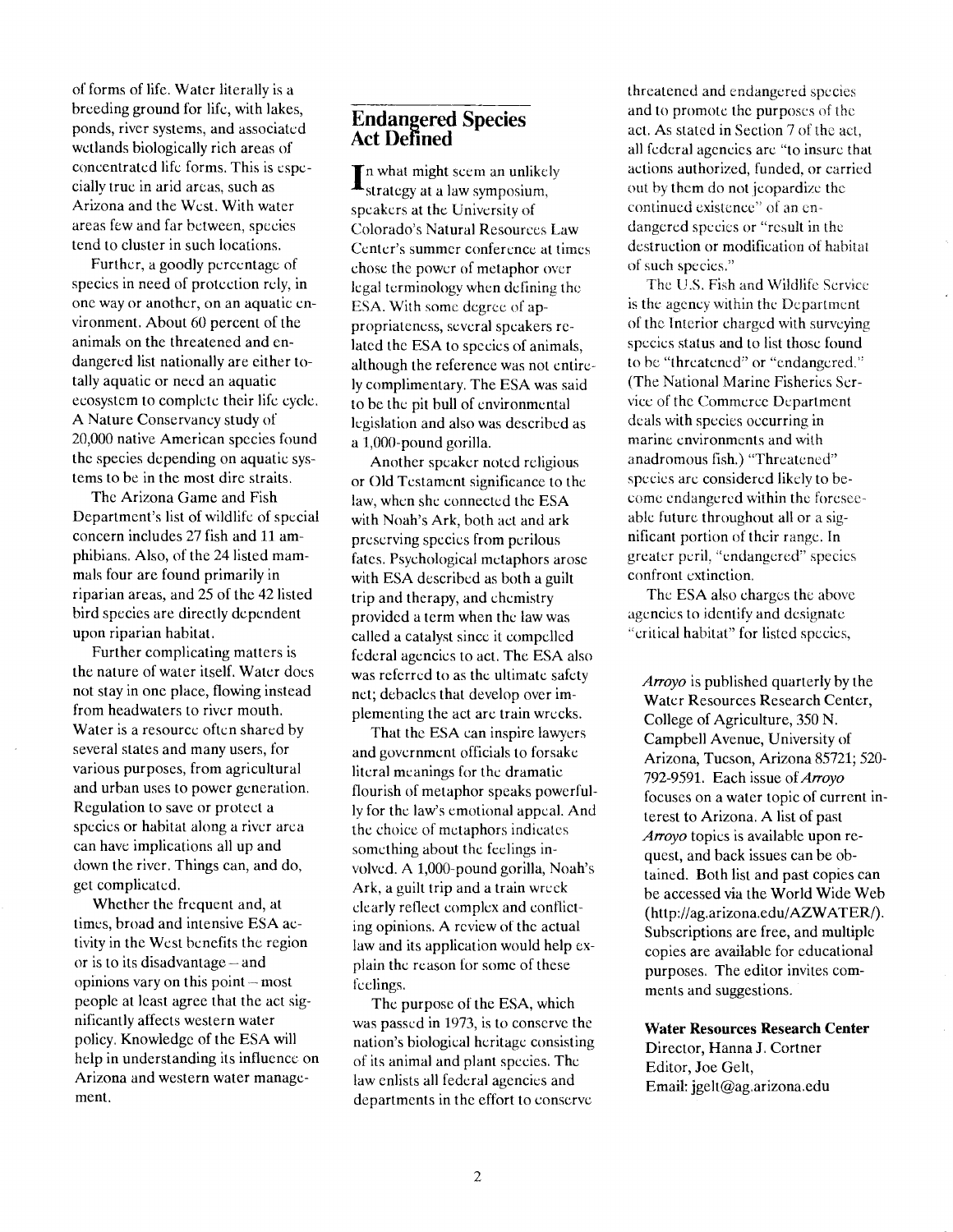based upon the best scientific data available. This is to identify and protect habitat essential to the species' survival and recovery. Critical habitat is the specific areas, within or outside the species' geographical range at the time of listing, which contain essential physical or biological features for conserving the species and which may require special management or protection.

#### Workings of ESA

 $A<sub>u</sub>$  are federal agency involved in an and all  $A<sub>u</sub>$  are  $A<sub>u</sub>$  are  $A<sub>u</sub>$  are  $A<sub>u</sub>$ sely affect a listed species or critical habitat must determine if, in fact, harm will result from that activity. Such federal agencies might be the Environmental Protection Agency in its concern for water quality, the Army Corps of Engineers when issuing a 404 permit or, as is frequently the case in Arizona, the U.S. Bureau of Reclamation when modifying one of its many water projects in the state. The federally involved agency, or as it is called in the act, the action agency, makes the first move.

The action agency's first step is to determine if the activity will adversely affect a listed or proposed species or critical habitat. During this process USFWS is available to provide information and technical assistance. In the majority of situations, investigations end at this point, with the action agency finding its project has no effect on listed species or habitat. No ESA concern thus arises.

If, on the other hand, the action agency finds the activity may affect species or habitat then steps are taken to ensure ESA compliance. Actions taken by USFWS to ensure ESA compliance vary, from informal consultations to the implementation of specific remedies called "reasonable and prudent alternatives." This represents a range of mandatory activities, from the least to the most restrictive.

Consultation is step one. Consultations between the action agency and the USFWS can be informal or formal. During informal consultations USFWS may suggest project modifications to avoid adverse impacts to listed species or critical habitat, with the proposed modification posing little or no change to the project's objectives. Or informal consultations may conclude with agreement that neither species nor habitat will be adversely affected by the project. Informal consultations often are routine occurrences, of limited newsworthiness, yet providing the modus operandi for accomplishing much EPA business.

For example, Arizona Game and Fish was dredging an area of Mittry Lake near Yuma to restore wetland habitat. The restoration work required using heavy equipment in an area inhabited by the Yuma clapper rail, an endangered bird. AGF, BuRec and USFWS worked together to develop a plan to avert a potential endangered species problem. According to the plan, construction work would occur only during the birds' non-breeding season, September through March. The plan was worked out through an informal consultation process, to the satisfaction of all involved agencies.

Another example of ESA informal consultations occurred along the Verde River when the Arizona Department of Transportation worked on a pier by the 1-17 crossing of the river, in a designated critical habitat for the razorback sucker, an endangered fish. Through consultations with the USFWS, a plan was developed to stretch a net across the flow of the stream above the construction site, to ensure that no razorback suckers enter the area. This too represents a low-profile endangered species action amiably settled, without confrontation or major costs.

Consultations, specifically at the informal level, settle over 95 percent of

ESA matters in Arizona. Of the 4,591 consultations at the Arizona state office for ESA compliance between October 1, 1983 and September 11, 1996 4,483 were informal, with only 208 consultations advancing into formal consultations.

If an issue is not resolved at the informal level, formal consultations take place. Formal consultations follow statutory procedures resulting in



#### San Ildefonso pottery bird design

USFWL issuing a written biological opinion. The opinion determines whether the proposed action poses jeopardy to a listed species or adversely modifies a designated critical habitat.

Jeopardy opinions result in fuller ESA enforcement; they do not, as is sometimes reported, provide cause to shut down a project. Jeopardy opinions are uncommon. As per the previously quoted figures, of the 208 formal consultations, out of the total of 4,483 consultations conducted in Arizona from 1983 to 1996, only eight or about 0.2 percent of the total projects reviewed and eventually completed resulted in a jeopardy opìnion.

The incidents of jeopardy opinion in Arizona relating to water projects include U.S. Bureau of Reclamation's Upper Verde water exchanges; BuRec's Central Arizona Project and the introduction and spread of exotic fish; BuRec's operation of modified Roosevelt Dam; BuRee expansion of Lake Pleasant; BuRec's operation of Glen Canyon Dam (two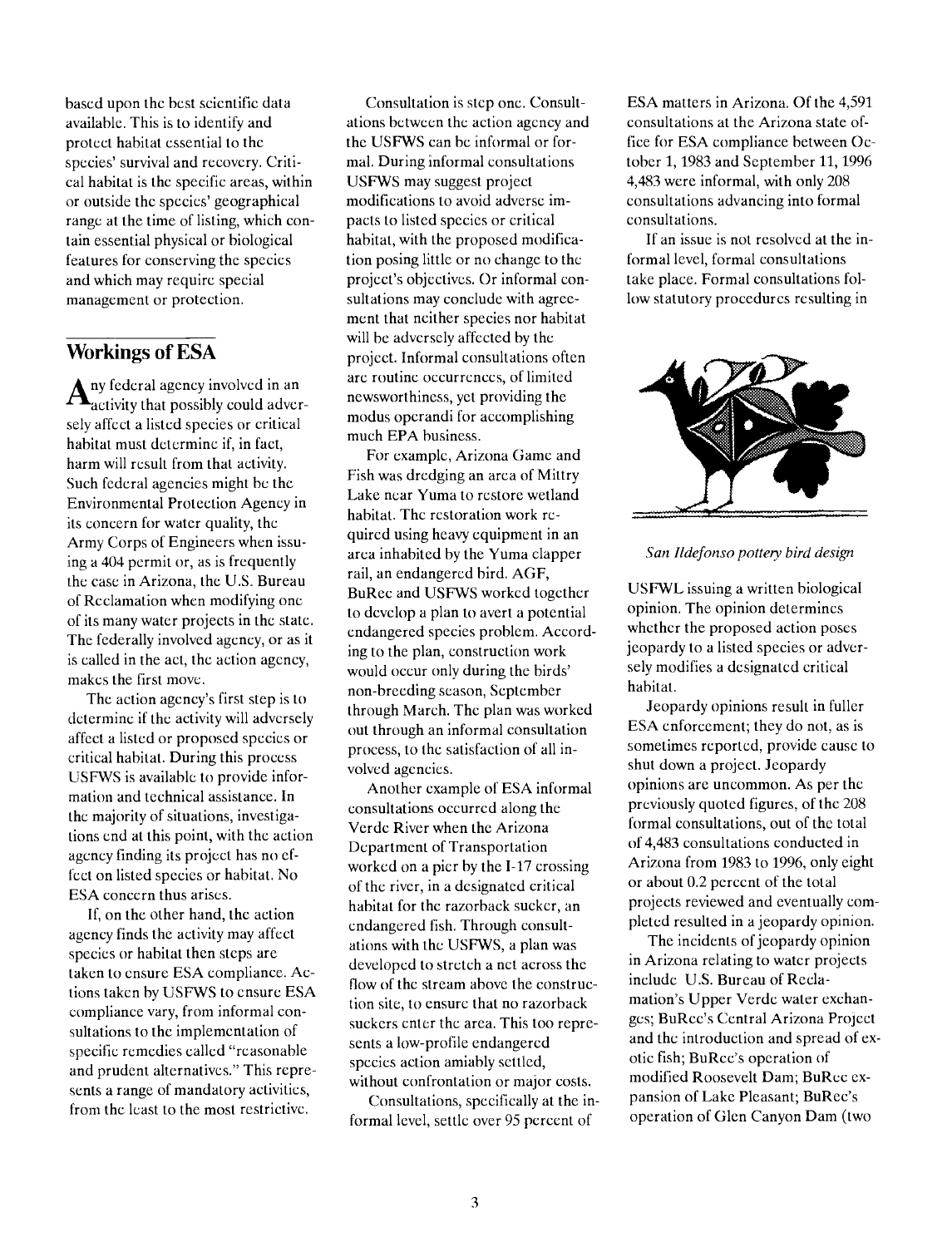jeopardy opinions); BuRec's construction of the Tucson CAP aqueduct and the Tumamoc globeberry vine; and the Environmental Protection Agency's water quality standards for navigable waterways.

USFWS almost always issues "reasonable and prudent alternatives" with a jeopardy opinion. RPAs are central to the ESA issue, provoking concern and often controversy, since they designate actions an agency must take to mitigate the jeopardy its project imposes on a species. Agencies in charge of a project sometime complain that RPAs are costly and/or disruptive to planned operations. USFWS officials reply that costs to implement RPAs, compared to total project costs, are seldom unreasonable. They point out the total environmental modification costs for CAP constitute only about one percent of the total project costs.

Nearly 40 percent of the species on the protected list now are stable or improving. Innovative measures are called for to restore the habitat for the remaining 60 percent. The condition of many of these species serve as important indicators of the sometimes declining health of the human habitat.

In Arizona no water projects have been shut down to comply with ESA enforcement. In several situations, however, RPAs were imposed that required certain modifications to protect species and habitat, thereby removing the jeopardy situation. The spread of exotic fish via the CAP and the expansion of Roosevelt Lake are two such examples.

The following discussions of these two situations help to identify some of the concerns and situations that arise with ESA enforcement and compliance. With ESA a variable to consider, complications can ensue  $-\text{ad}$ ministrative, biological and political to challenge, and sometimes frustrate water managers.

### ESA Protecting Species

 $A_{\text{the Central Arizona Project is}}$ likely to run into ESA problems. How could it not? The CAP consists of a 336-mile canal transporting water from the Colorado River into the interior of the state. CAP serves a large geographical area of Arizona, its complicated operations requiring the transport, treatment and storage of large quantities of water. During project construction about 40 ESA concerns arose, some readily resolved through informal consultations between BuRee and USFWS, with others requiring more elaborate efforts.

A major ESA concern arose in 1990 when BuRec began constructing a connecting canal between the CAP aqueduct system and the Pima lateral, a segment of the San Carlos Irrigation Project. Constructing the connecting canal had a special significance; it established a direct water-to-water connection between CAP and a local river system. CAP Colorado River water would mix with water from another river, in this case, the Gila River.

With the mixing of the waters Colorado River fish would likely be introduced into the Gila River and possibly threaten two endangered native fish, the spikedace and bach minnow, located upstream in Aravaipa Creek. This potential threat to native endangered fish needed to be considered.

BuRee conducted a biological assessment that determined the construction may indeed affect the native fish species. With this determination the process moved into its next phase, with BuRec and the USFWS entering into formal consultation. This generally results in USFWS issuing a biological opinion stating whether a species will, in fact, be jeopardized if BuRec constructs the connecting canal.

The consultation process between BuRee and USFWS developed into an involved and complicated process, its focus expanding beyond concern with the Pima lateral to encompass the Gila River Basin, including the Hassayampa, Agua Fria, Salt, Verde, San Pedro, middle and upper Gila rivers and associated tributaries in both Arizona and New Mexico. With the broadening of concern and geographie focus two additional endangered fish were identified for protection, the Gila top minnow and razorback sucker. Instead of taking the prescribed 120 days, the consultation process continued for about three years, reflecting the substantial differences of opinion between BuRee and USFWS about the probable and actual threat posed to native species by CAP fish.

To summarize the fine points of each side's argument is beyond the scope of this newsletter. Presumably the positions were arrived at after expert interpretation of the biological data. That differing conclusions were reached perplexes and frustrates some officials who look to science to provide definitive answers. Whether  $$ and to what extent – science is able to do this is itself debatable. Nevertheless, because of ESA biological controversies, critics often fault the scientific process involved in listing species.

In 1994 USFWS finally issued its biological opinion. The agency concluded that over its 100-year life the CAP canal system would allow nonnative fish species to enter central and southern Arizona waters. Once established in these waters they would jeopardize the four species of endangered Arizona fish.

Having issued a jeopardy opinion USFWS then worked with BuRee to identify possible RPAs to avoid jcopardizing the native fish. The two agencies finally agreed upon RPAs that would include BuRee establishing two conservation funds, each at \$250,000 per year for 25 years, to sup-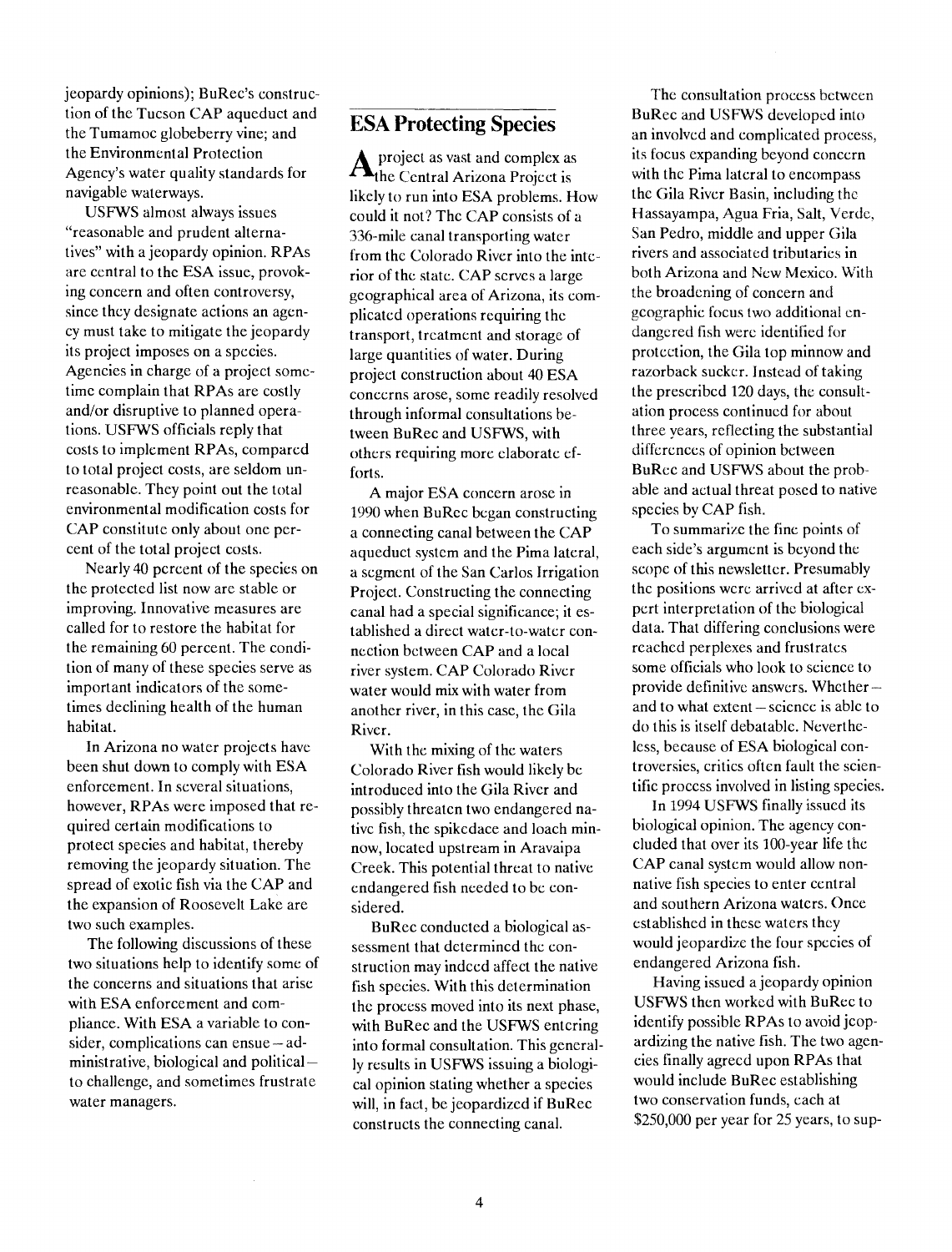

In an ESA action the U.S. Bureau of Reclamation took precautions to ensure that Colorado River fish would not enter state waters via the CAP canal and pose a threat to endangered native fish such as the razorback sucker, pictured above. (Photo. Arizona Game & Fish Department)

port USFWS activities on behalf of native fish. One fund would support conservation actions for threatened and endangered native fish; the other would support research on controlling undesirable non-native fish and fund eradication efforts, if necessary.

Through the RPAs USFWS also required BuRec to construct two pairs of fish barriers, a pair on Aravaipa Creek and a pair on the San Pedro River. The barriers are to he small concrete dams, about four to 10 feet high, that would block the upstream movement of fish. Also, BuRec is to establish an information and education program to educate anglers and the public to avoid introducing non-native sport fish, bait fish or aquarium fish into local waters.

Further, BuRec is to annually sample and monitor Arizona fish populations for the life of the CAP. This is to detect any changes in fish populations or note any new non-native fish occurring in waters with native fish. By agreeing to carry out the above RPAs, BuRee avoided ajeopardy situation, enabling the agency to proceed with construction plans in ESA compliance.

A complication arose when the Central Arizona Water Conservation Distrïct, which operates and maintains the CAP, found the BuReeUSFWS agreement not to its liking. CAWCD's ire was raised because it would be responsible for about twothirds of the cost of implementing the RPAs. Construction-related cost are estimated to be about \$12 million, with about \$100,000 for monitoring. CAWCD disagreed with USFWS's biological opinion and opposed BuRec's acceptance of the RPAs.

In response CAWCD submitted its own report essentially refuting the findings of the USFWS biological opinion. CAWCD then requested that USFWS rescind its opinion and asked BuRee to reinitiate consultations based on its new information. BuRee and USFWS's subsequent refusal prompted CAWCD to threaten litigation.

The possibility of litigation increased when the Southwest Center for Biological Diversity also threatened litigation over USFWS's biological opinion. Contrary to CAWCD's position, however, the center claimed the opinion did not go far enough in protecting native fish. Neither threats have materialized into actual lawsuits. Meanwhile, as BuRee worked on implementing the RPAs a political development further complicated matters.

Congressman Jim Kolbe and Senator Jon Kyle, in their proposed

amendments to the FY 97 BuRee budget, zeroed out funding to implement the RPAs. BuRee officials are unsure whether the action was intended mainly to reduce the national budget or whether a gesture against this specific ESA decision was intended. Without such funding, however, BuRee lacks money to carry out the RPAs, and would technically be in violation of the ESA. BuRee officials puzzle about what would be the next step, whether to renegotiate the RPAs, accept the consequences of being in violation of the ESA, or seek other available funding to keep the RPAs on track.

The ESA process in this situation was a long, drawn-out affair, yet still was not settled to the satisfaction of some interests. That the discussions were conducted behind closed doors, without the participation of varied interests, might have discouraged a more general agreement. This, however, is the usual ESA procedure.

BuRee was concerned that by opening the process to varied interests, an already unwieldy negotiation would be further complicated. As a result, despite the expressed interest of many outside organizations, including CAWCD and Arizona Game and Fish, the process was closed to outside involvement. This might partly explain CAWCD's dissatisfaction with the final outcome.

An oft-proposed ESA reform is opening the process to involve more and varied interests, from state and local government to environmental and utility interests. The idea is that with broader and more varied participation, less down-the-line disagreement and conflict would ensue.

The above scenario describes USFWS action to protect native fish species. Along with specific species, ESA also protects critical habitat, with a recent issue concerned with protecting the habitat of the Southwest willow flycatcher along the expanded shores of Roosevelt Lake.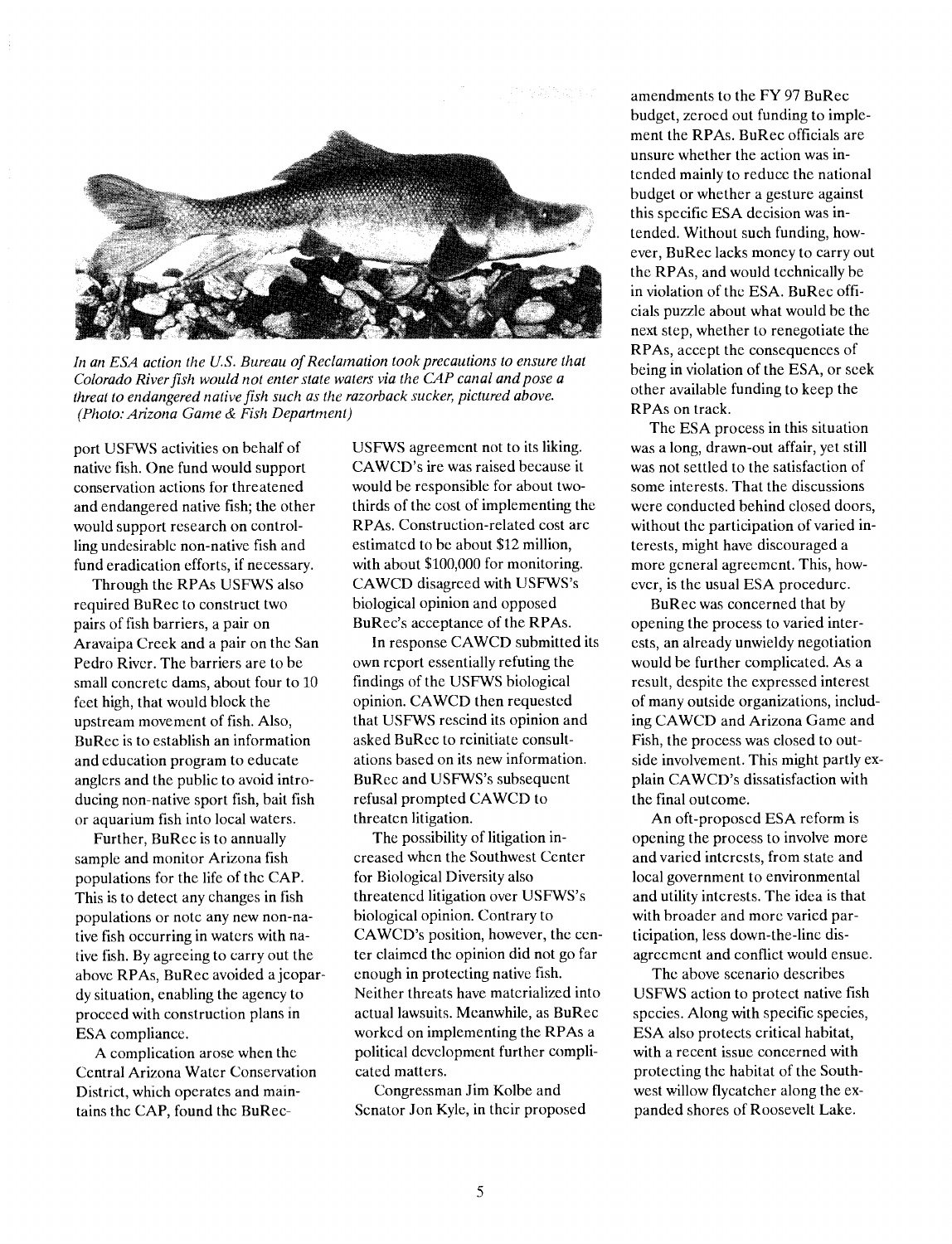#### ESA Protecting Habitat

**M** Jork was recently completed on rebuilding Roosevelt Dam, a major construction project undertaken to increase the storage capacity of Roosevelt Lake. Among the entities involved in the rebuilding project are BuRee, CAWCD, Salt River Project (SRP), and various Phoenix arca cities.

After three years of work and the expenditure of \$430 million, a new and improved version of the dam was dedicated April 12. The height of the dam was raised by 77 feet to a total of 357 feet, and the lake's capacity increased to 3.4 million acre-feet, with about 1.6 acre-feet for water storage and the rest for use for flood control.

The dam's increased capacity established a new high-water mark at Roosevelt Lake and, at the same time, raised endangered species concerns. The USFWS claims the new high-water mark threatens a nesting area of the southwestern willow flycatcher, an endangered species.

To project participants this was unexpected and unwelcomed news. Prior to beginning construction all necessary procedures were followed to ensure that no endangered species would be disturbed. An Environmental Impact Statement prepared in 1988 did not locate any willow flycatchers in the area. The birds first arrived in the area in 1993 and were listed as endangered in 1995, as construction on the dam concluded.

The bird is nesting in two areas at Roosevelt Lake, in the east where the Salt River flows into the lake and the west where Tonto Creek enters. At these locales, the willow flycatcher is demonstrating surprising adaptability, nesting in saltcedar rather than its willow namesake, despite patches of the latter located nearby.

The willow flycatcher migrates from Central America and southern Mexico arriving in Southern Arizona in late May, mates during June, and fledges its young in early July. Water levels at Roosevelt Lake usually peak about late April and May, about the time of the willow flycatcher's arrival. USFWL is concerned that flycatchers may arrive in the area to find their nesting trees mostly underwater.

The nesting trees are growing close to the old high-water level, 2,136 feet above sea level. The new construction raises the high-water level 15 feet, to 2,151 feet above sea level. The 15-foot difference between the old and new highwater marks represents the new storage capacity of the lake, an investment costing Phoenix-area cities about \$44 million

At issue is whether the rising levels of Roosevelt Lake will disturb the nesting areas of the bird. USFWL believes that sufficient risks exist to pose a jeopardy to the nesting area. The agency fears if the habitat is destroyed, the bird will he lost to Roosevelt Lake. Further, the agency claims the loss of the willow flycatcher at Roosevelt Lake will seriously affect the species in the entire Southwest.

BuRee biologists question the need to take action to protect the present nesting site of the willow flycatcher. They say the bird's present nesting trees were not always in the area and may not be in the future. Riparian vegetation fluctuates, the scouring action of floods wiping out growth that later grows back. In fact, aerial photography shows that the nesting trees were not in the current location after the 1978 and 1980 floods. The saltcedar grew during the early 1990s. Presumably a future flood will wipe them out, to begin the cycle all over again.

Some biologists believe that if the habitat dies, it will regrow further up the slope at a slightly higher elevation where inundation is less likely. How long this would take and whether the new trees will be suitable for flycatcher nesting, however, is uncertain.

An issue of interest in the Roosevelt Lake situation regards protecting a species in an ecosystem dominated by an exotic plant, the saltcedar. To protect this invasive plant, the bane of many western waterways, strikes a discordant note to many biologists.

SRP officials expect inflows will be sufficiently large to fill the new storage space only once every five to seven years, or possibly once every three to four years if the relatively wet



#### San Ildefonso pottery bird design

weather of recent decades continues. Even then water will remain only for a few months before being drawn down. They question whether the inundation caused by such infrequent and temporary use of this storage area will destroy the flycatchers' nesting trees. Possibly the salteedar will he able to withstand several months of inundation, every four years or so.

USFWS devised a list of RPAs to he adopted to offset expected damages and to help preserve the species. The mitigation measures include purchasing a small ranch along the San Pedro River, near its junction with Aravaipa Creek. The ranch has a riparian area with the potential for establishing good flycatcher habitat. Mitigation monies also will be used to study the flycatcher. For example, such funds paid for banding the birds and collecting blood samples to determine the genetic diversity of the Roosevelt Lake population.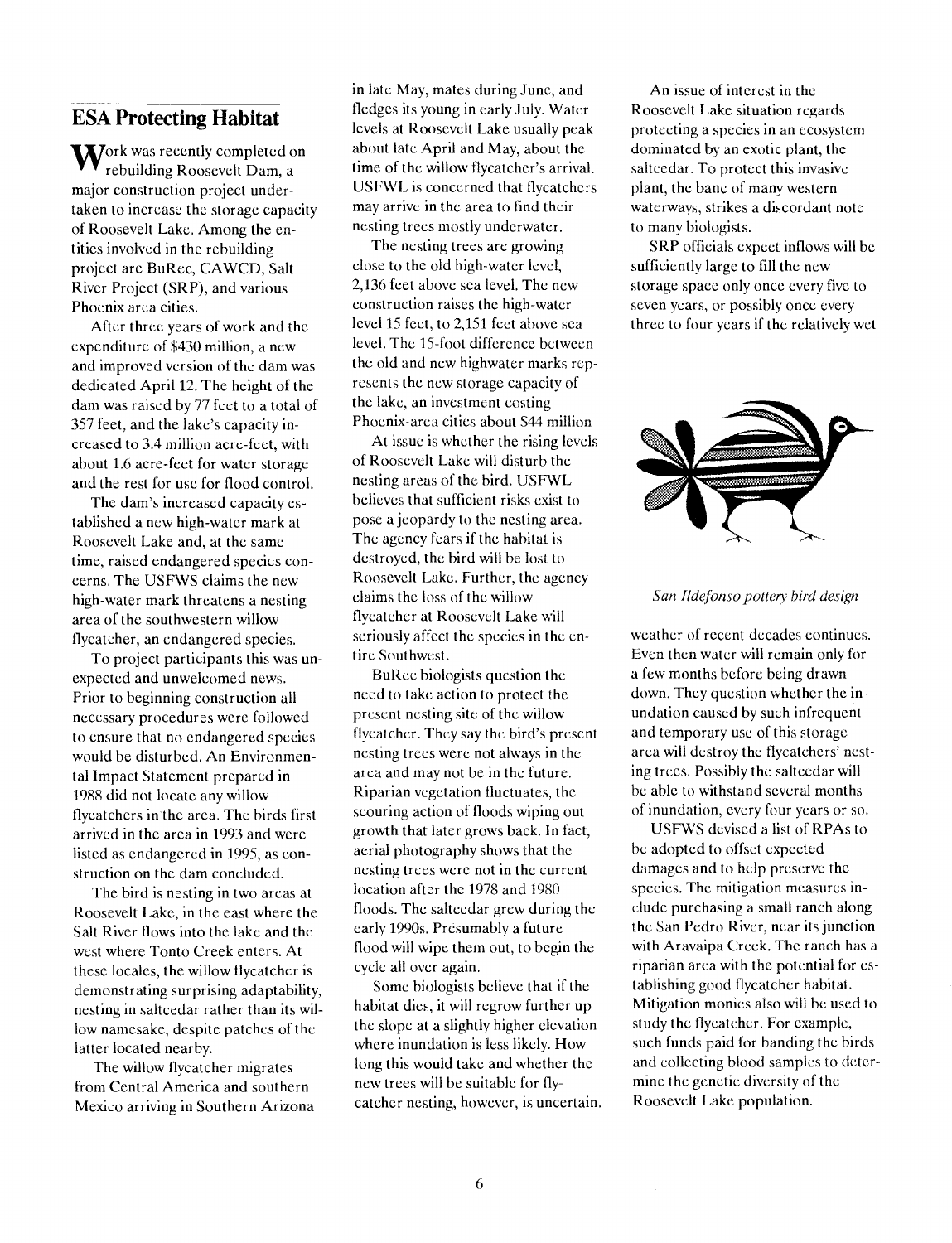Mitigation monies also might he used to fence riparian areas along Tonto Creek and to encourage new tree growth at Roosevelt Lake at a higher water level. Finally money is to be used to trap cowbirds, a species that threatens the willow flycatcher. Cowbirds lay eggs in willow flycatcher nests, and the latter then cares for them to the neglect of their own eggs. The costs to implement the RPAs is about \$8 million.

Although mitigation measures arc underway the issue may not yet be settled. A possibility still exists that a lawsuit could be filed claiming the mitigation measures are not adequate to protect the willow flycatcher. An injunction against filling Roosevelt Lake then might be sought until better mitigation measures are in place.

Despite the imposition of additional costs, some officials are grateful the situation did not involve even greater complexity and expenditures. This could have occurred if the Arizona USFWS shared the view of officials in the Denver USFWS office regarding a Denver water utility's efforts to renew leases on dams located on U.S. Forest Service land. USFWS in Denver is taking an historical view in this matter, claiming the dams' effects on species and habitat are to be reviewed from the time the dams were constructed, not at the point of lease renewal.

To historically evaluate Roosevelt Dam would have meant considering, not just the additional 15 feet gained by enlarging the dam, but to look at the impact of the original 270 feet resulting from the 1911 construction. The implications of this interpretation of the ESA to western water management would be enormous.

#### Arizona's Species Protecting Role

 $A<sub>laws</sub>$  to protect species, although  $A<sub>pre</sub>$ laws to protect species, although Fire

several state agencies are indirectly involved in the task. For example, the Arizona Department of Water Resources, when reviewing applications to appropriate surface water rights, considers the general public interest. ADWR interprets this to mean that no harm will occur to any native habitat and/or species. Some projects, such as the modification of Roosevelt Lake, are reviewed by both ADWR and USFWS for possible effects on species.

Arizona Game and Fish also has a role in protecting species. As part of its regulation of the taking of wildlife, the AGF Commission prohibits killing of Gila Monsters and three species of rattlesnakes. Although basically a hunting regulation, this provision also serves to protect these species.

Also AGF gathers information to support efforts at protecting species. The agency maintains a database with information about scnsìtive and endangered species in Arizona. This information is available to USFWS and other agencies and individuals working at protecting species. AGF also publishes a listing, "Wildlife of Special Concern." The list is intended to "red flag" certain species needing special considerations. lt has no statutory or enforcement powers to require AGF consultations regarding any proposed actions.

AGF carefully distinguishes its listing from the federal list of threatened and endangered species. AGF's listing once was titled "Threatened Native Wildlife in Arizona," with categories of "state threatened" and "state endangered." AGF discovered, however, that using the words "threatened" and "endangered" led people to believe that state categories were identical with the federal listing, which was not true. The state listing serves to promote prompt and early management actions, thus at times precluding the need for a federal listing of a particular species.

In its review of Environmental 1mpact Statements required under the National Environmental Policy Act, AGF considers the needs of the fish and wildlife in the state, with special attention paid to any threatened or endangered species. If it deems necessary, AGF will suggest project changes and modifications. AGF also participates in the review of Army Corp of Engineers 404 permits. Also AGF provides input during the public comment period when USFWS is considering listing a species or habitat.

Some states $-e.g.,$  neighboring California -- have their own endangered species act. Efforts to pass an Arizona endangered species act, however, have not met with much success. The most recent attempt occurred six years ago and received only a single vote in committee. Attracting much more support and attention have been recent legislative efforts by Arizona Legislator Jeff Groscost. He has proposed two bills to limit ESA activities in the state.

Groscost proposed legislation two years ago that would have make it a misdemeanor for any person in Arizona to cooperate with the federal government on endangered species. Groscost again introduced legislation this year to limit federal ESA enforcement in the state. His most recent bill would have required legislative approval for any Arizona state agency or government entity, including cities and counties, to coordinate with the federal government on endangered species. The bill narrowly failed by two votes.

Groscost's strategy is to challenge the federal government on its endangered species authority, which is derived under interstate commerce provisions, if a federally-listed species occurs only in Arizona, Groscost believes the federal government has no constitutional authority to regulate it.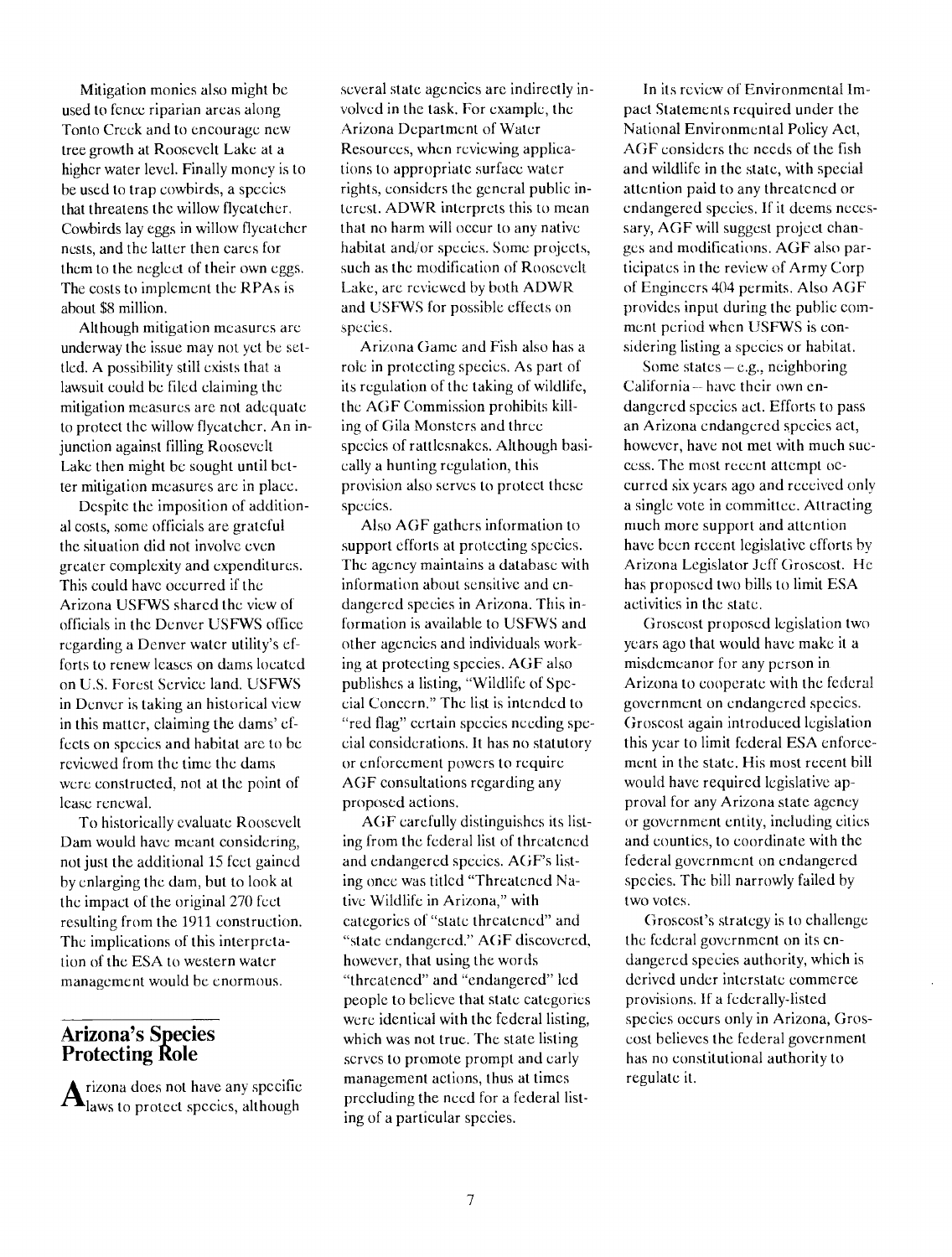#### ESA Raises Controversy, **Opposition**

 $\mathbf{G}$  iven the law's broad range of<br>coverage and the complicated, far-reaching effects of its enforcement, ESA often provokes controversy and conflict. Various objections arise, from the philosophical, to the highly emotional, to a practical concern about its workability in a day-today context.

Behind ESA's intent to protect endangered species and habitat is the philosophical premise that humans have a responsibility for the survival and existence of species. To some, this premise implies a moral obligation, beyond whatever legal commitments this or any other law sets.

Viewed in this light the ESA raises some basic questions, and how they are answered reflects an attitude or belief about life - human, animal and plant. At issue is an interpretation of the importance of human life in relationship to other species existing on Earth. Key questions include: Are there any justifications for humans to pursue activities that could lead to the extinction of a species? Which derived benefits, if indeed any, are of sufficient worth and value to compensate for the extinction of a species?

Some people argue that to respond to these questions is to participate in a religious quest to determine the role and meaning of human life on earth. They interpret the ESA as saying that humans exist as one species among many others in the world, and that human plans and projects are not so mighty to justify endangering the existence of any species. This view is at variance with the Old Testament notion that humans have dominance over the creatures of the earth.

(ESA's religious association is nicely expressed in the rhyming phrase "God Squad." The God Squad is an another name for the Endangered Species Committee. Authorized by the ESA, this committee reviews applications that seek exemptions from provisions of the act.)

Others argue from a much different perspective. They in turn don't believe the continued existence of a species necessarily justifies endangering or threatening human projects, especially those promising wide economic benefits. Offered the choice between the unthreatened existence of a species of fish or the maximum delivery of water and hydroelectric resources, they might choose the latter.

The two above positions could be viewed at either end of a spectrum running from extreme support to profound disapproval of the ESA. That, in efforts to defend and criticize the ESA, these positions widely range from the religious to the materialistic is another measure of the act's broad challenge of some basic human assumptions. Philosophy as much as law is at stake.

A topic of philosophical enquiry, a threatened species achieves another level of abstraction when it becomes a symbol. In the heat of battle between environmentalists and those stressing economic priorities, the individual species sometimes symbolizes the underlying political and economic differences between disputants, its role as living organism taking second place.

To some extent this is an issue along the San Pedro River where a contentious situation brews. Some environmentalists, expressing concern that groundwater pumping threatens the flow of the San Pedro River, oppose future growth in the Sierra Vista-Fort Huachuca area. To protect the river flow, the Southwest Center for Biological Diversity filed endangered species petitions on behalf of several species that occur along the river.

To many local people the real issue is economic growth, and the identified species merely represent a ploy by meddlesome outside interests to accomplish their own agendas; i.e., to foster an anti-growth mentality and control public lands.

At the philosophical and symbolic level, ESA issues are difficult to pin down, with the result that informed critiques of what works and what does not, becomes difficult. More readily addressed are specific operational, in-the-field ESA concerns.

Many people fault the ESA for its undue emphasis on protecting individual species, with insufficient attention paid to the ecosystem. A species is a part of its ecosystem, supported by it and in turn contributing to it. Whatever protection is afforded to a species will be incomplete without also preserving its ecosystem. Awareness of the role of the ecosystem has been fairly recent, arising mostly after the passage of the ESA. As a result, ESA enforcement often has slighted ecosystem principles.

Among other identified areas of needed ESA change is more reliance on sound, credible science, including rigorous biological review, when determining listings. Much ESA controversy arises over the justification of listings which some critics believe often to be based on deficient science.

Much frustration with ESA has resulted from states feeling left out of the process. To many people, the ESA represents one more example of the "feds" telling states what to do, As a result, not only are ESA provisions resented, but that they originated from Washington made compliance with the ESA doubly galling at times, especially during this era of alleged anti-federal feelings. To many people ESA reform must begin with greater state, and even local involvement and participation.

#### Private Property Concerns

 ${\bf P}^{\text{rivate}}$  property concerns often<br>loom large when the ESA is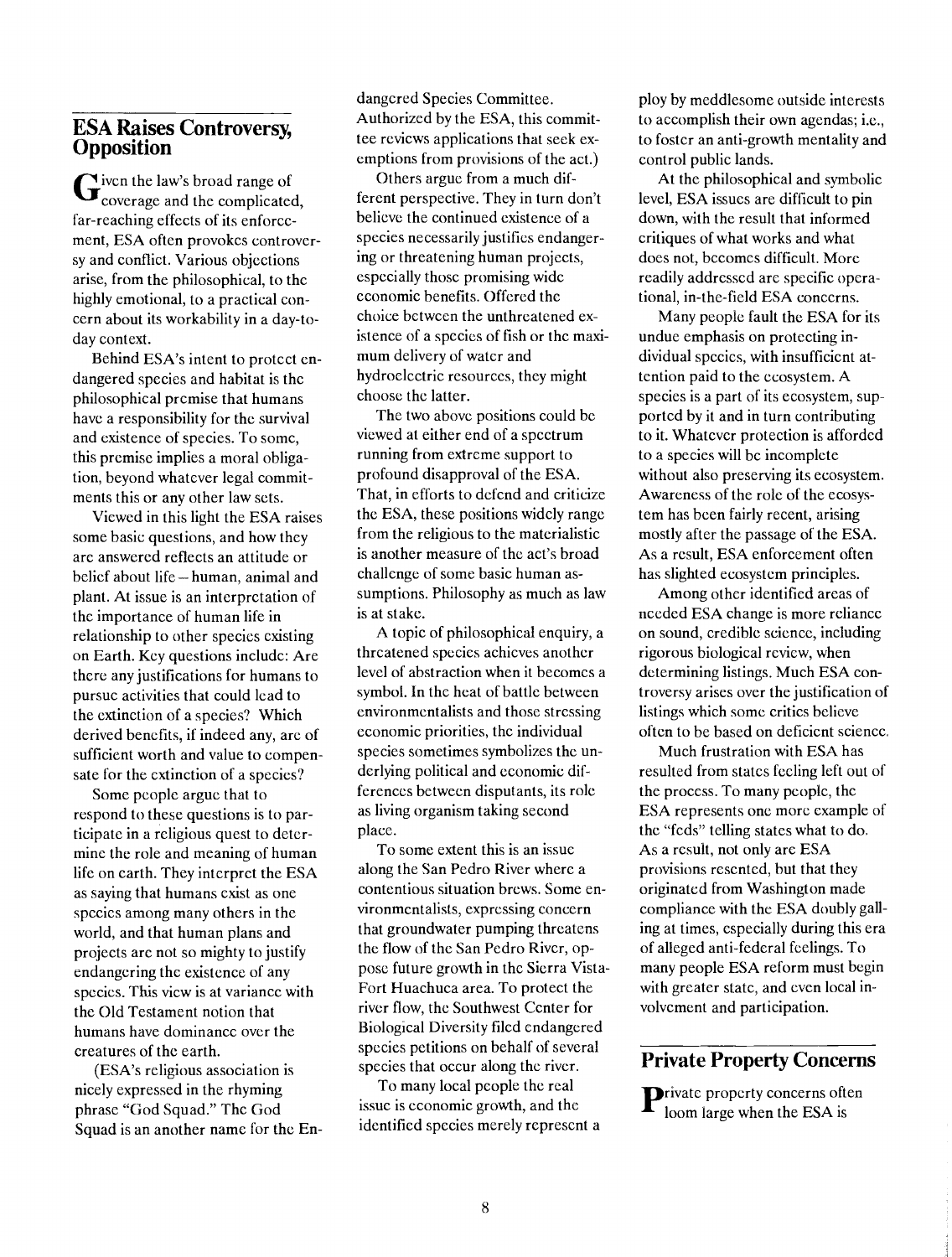criticized. At issue is not the negotia- [ions among large federal agencies, each with an appropriated budget; instead, the issue often is individual and groups of private land owners needing to meet ESA compliance, generally with limited personal finances.

Such events often make the news, not because they represent expensive, complicated, high-stake undertakings, but because of the seemingly incongruent match of private citizens oneon-one with a federal agency. Often private landowners are viewed as victims enmeshed in legal entanglements not of their own making. Some recent innovations in ESA enforcement, however, have been worked out to address private property concerns.

In a letter to the editor in the September 22 "Arizona Daily Star" a private property owner expressed concerns about a USFWS proposal to declare the cactus ferruginous pygmy owl an endangered species and to designate some areas along the Santa Cruz River in the Tucson area as critical habitat. He wrote, "If this designation is established, it may severely reduce property values, restrict private property use and could prohibit recreation along these washes." To what extent does the ESA limit private owners use of their property?

Several scenarios are possible depending upon different circumstances. For example, a person owning property, even if it were not designated critical habitat, could not kill, harm or harass $-$  in legal terms "take" - a pygmy owl on the property, if the bird were declared an endangered species, without first obtaining a permit.

That some areas of private lands are designated as critical habitat will in no way affect what owners do on their lands providing it is strictly a private action, without any kind of federal nexus; e.g., a federal permit is not required nor is a federal loan requested. In such circumstances a person owning land designated critical habitat for the pygmy owl could, for example, remove trees to clear an area for a shed.

If an owner of land designated as critical habitat wants to engage in an activity adversely affecting the habitat, and the activity in some way involves federal funding, permitting, or other action then USFWS must be notified. For example, if critical habitat were designated for the pygmy owl and the owner of such land wanted to clear trees to build a corral, with the project involving filling in a wash, a Corps of Engineers 404 permit would be required.

This would establish a federal nexus or connection, and the owner would need to check with USFWS on ESA compliance. USFWS then would consult with the owner to work out modifications and to issue a permit to allow the project to proceed while minimizing harm to the habitat. Possibly USFWS would suggest changing the location of the corral or that the owner plant trees in a designated area



San Ildefonso pottery bird design

as a mitigation measure.

A recent policy emphasis to meet private property owners' concerns is "safe harbors." "Safe harbors" was developed in response to concerns that landowners, if worried that their land might he designated a critical habitat, might take the preemptive action of eliminating such habitat; thus

avoiding perceived ESA hassles. Obviously this is not to the benefit of the species.

Per a "safe harbors" settlement, if a landowner agrees to manage the land to attract listed species, the government will hold future regula- [ions of those lands to a minimum. Thus a return to baseline conditions $$ the prevailing situation when the agreement was signed – would be the worse-case scenario, with the bestcase providing at least short-term habitat availability for the species.

Also to accommodate interests of private property owners USFWS proposed a "small landowner exemption" for threatened species. With the assumption that small landowners do not significantly affect threatened species, various exemptions are allowed; e.g., on activities conducted on residential properties or on five acres or less.

Habitat Conservation Plans or HCPs are another strategy to meet the needs of private property owners. A landowner would not be able to clear trees for buildings if the action involved a "take" of an endangered species. The landowner, however, could apply for a USFWS permit to allow the "taking" of endangered or threatened species incidental to otherwise lawful activities, if the taking is mitigated by conservation measures. To obtain such a permit, the landowner would develop an HCP, with USFWS acting as an advisor. An HCP typically would include provisions to minimize "take," by reducing or compensating for the action.

In a 1982 ESA amendment Congress designated the HCP option. Its use, however, has not been emphasized until fairly recently. As of February 1996 112 incidental take permits have been issued for HCPs, with 15 permit amendments issued and approximately 200 HCPs being developed. Two HCPs are being developed in Arizona. In the ten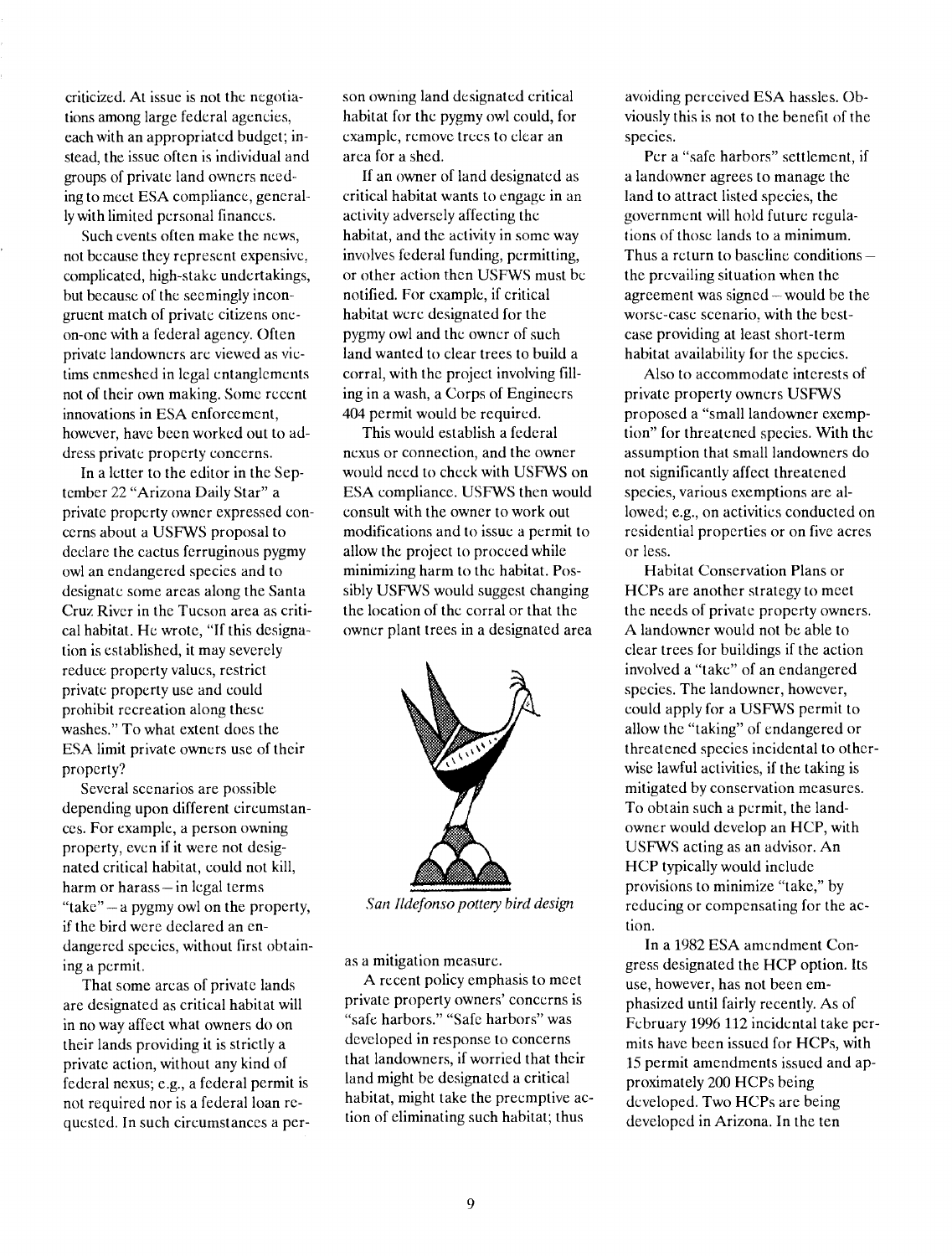years prior to the Clinton Administration only 15 HCPs were in effect.

In another example of the ESA engendering colorful phrasing, a "no surprises" or "a deal is a deal" policy has been adopted to reassure those who have developed HCPs. In effect, the policy states that HCP participants will face no further requirements or restrictions without their consent, even if the status of the species covered by an HCP worsens.

#### Washington Tackles ESA

That dissatisfaction with the ESA  $\frac{1000 \text{ rad/s}}{1995. \text{ Hc}}$ might result in a major legislative overhaul of the law seemed a distinct possibility after the 1994 election. Republicans gained control of both houses of Congress while an antifederal, anti-regulatory mood seemingly prevailed in the land.

As a result, in the early days of the 104th Congress the ESA seemed vulnerable. Beset by controversy the ESA itself had become something of an endangered species, with those favoring the act seeking to protect and preserve it, and those opposed viewing it as a species of law that is expendable, to be changed and modified.

Various legislative efforts to "reform" the ESA included a provision to restrict government's takings power by ensuring payment to landowners in circumstances that would greatly limit ESA's effectiveness. Risk assessment/cost benefit legislation also was proposed to establish a process of rulemaking that would greatly limit the listing of new species under the ESA. ESA funding was threatened and actually reduced.

In other action the Endangered Species Conservation and Management Act of 1995 was proposed to reauthorize the ESA. This act would have greatly limited ESA's involvement in water issues. Dams, hydroplants, irrigation projects and other

water-related rights would have been exempted from ESA jurisdiction. These changes along with other proposed ESA enforcement limitations prompted Secretary of the Interior Bruce Babbitt to comment, "If Noah had to follow all the rules in this bill, he wouldn't have needed an ark. He could have fit all the animals he was allowed to save in a canoe."

In its most successful anti-ESA maneuver Congress temporarily halted the listing of any new threatened and endangered species, as well as final designation of critical habitat for a full year beginning April 1995. However, despite the early bravado of ESA critics, the act, except for the moratorium, managed to survive undamaged. Whatever changes now await ESA will come after the fall elections. ESA supporters believe that such changes will be more reasonable and less disruptive than what was proposed this year.

Meanwhile officials of the Clinton administration have stated that a virtue of the ESA is its flexibility, and that the law can be creatively interpreted to meet the justified concerns of many of its critics. Further, they believe that many of the problems resulting from its enforcement can he remedied by the law, as written, without the need to rewrite or otherwise radically change the law. Efforts therefore have been made to administer the law in a way to mitigate some of the previous difficulties and problems, thus reducing some of the conflict arising from the law.

#### Nontraditional ESA **Strategy**

 $\mathbf{A}_{\text{change}}$  the ESA, a program is unchange the ESA, a program is underway in Arizona to test new methods of administering and enforcing the law. The Lower Colorado River Multi-Species Conservation Program (MSCP) represents an cf-

fort to work out new ESA strategies in previously troublesome compliance areas. Success of the program would demonstrate ESA flexibility and could encourage new methods of operation.

In March 1994, USFWS designated the lower Colorado River as a critical habitat for three big river fish: the razorback sucker and the bonytail and humpback chub, The affected arca includes the portion below Glen Canyon Dam to the Southerly International Boundary and contains the 100 year floodplain and reservoir fullpool elevations within Arizona, California and Nevada. The designated critical habitat arca includes 1,200 miles of the Lower Basin. Of that amount approximately 800 miles are within Arizona, with the remaining 400 miles shared by the Lower Division States.

The critical habitat designation portended changes in Colorado River management. In assessing the possible significance of these changes water and power interests in the lower Colorado River basin states -Arizona, California and Nevada-became concerned that USFWS efforts to protect species and habitat might jeopardize present and future water and hydroelectric power supplies.

The risks were sufficiently formidable to prompt various Colorado River interests to design a strategy for their mutual benefit. This was the beginnings of the MSCP. The program represents a preemptive effort to work out solutions to species problems in an attempt to offset any adverse ESA directives. It is also a protective maneuver to ensure input during ESA negotiations.

This was a daunting task, to work out problems over a vast land area, with many and diverse agencies, organizations and individuals each having interests at stake. The challenging situation called for nontraditional strategies. With Secretary of Interior Bruce Babbitt supporting a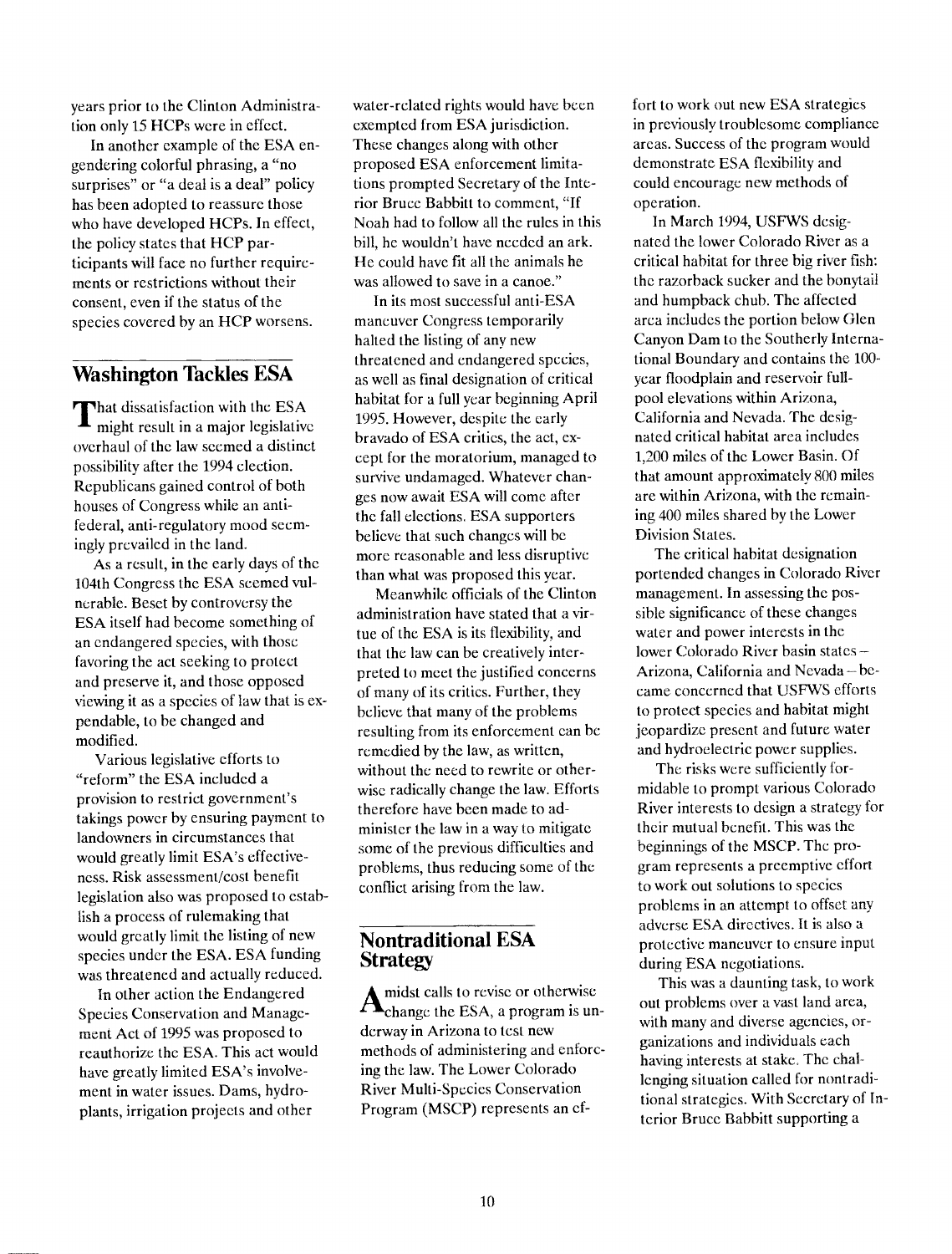more flexible ESA approach, the times seemed ripe for such an endeavor.

ESA's enforcement usually is topdown, with the federal government calling the shots, often to the alleged disadvantage of state and local interests. In contrast, MSCP is made up of wide and varied representation. Interested participants include the three Lower Colorado River basin states' water, power and wildlife agencies, various Department of the Interior agencies - Bureau of Land Management, Bureau of Reclamation, Fish and Wildlife Service and the National Park Service – mainstem Indian tribes, environmental organizations, and Arizona municipal and agricultural interests.

The above nontraditional working partners meet in open, collaborative, consensus-building sessions to discuss and decide important issues. This is not the usual ESA fashion. Traditionally USFWS would mccl with an action agency behind closed doors to decide many ESA matters.

(Not unique to this project, the collaborative strategy is taking hold throughout the West to resolve natural resource and environmental issues. The intent is for those closest to the situation to become involved and work out problems, thus minimizing the heavy hand of federal regulation and enforcement. A new publication devoted to consensus decisionmaking, "Chronicle of Community," recently got started. The publication included a feature that began, "The buzz of consensus is all around the West now. You can hear it being whispered by the grasses, moaned by the trees, gurgled by the fishes, hummed by the bees." And, it might he added, orchestrated by officials along the Lower Colorado River Basin.)

Broadly representational, the project also has a wide focus. Program organizers soon realized that much more was at stake than the four

listed big river fish. They found that many more ESA-listed plant and wildlife species occurred or could occur in the river corridor. Also, many other species cited as candidates for listing were present in the designated critical habitat. With the presence, real and potential, of many other threatened and endangered species, future ESA hassles were likely along the Lower Colorado River.

In response to this situation, the MSCP, rather than just focusing on



Above is the trianglar leaf of the Tumamoca macdougalii. Since delisted, the plant species was an issue during construction of the CAP Tucson aqueduct. (Photo: U.S. Fish & U'ldlife)

recently listed fish, is taking a multispecies, ecosystem-based perspective. This is unique to most ESA compliance strategies which usually consider a single species. For example, the Upper Colorado River Basin ESA approach is to focus mainly on the endangered fish.

In contrast, MSCP's range of interest will include more than 100 federal or state-listed candidates and sensitive species and their associated habitats, ranging from aquatic, wetland and riparian habitats, to upland

areas. The biological needs of mammais, birds, fish, amphibians and reptiles, as well as invertebrates and plants will be addressed.

Another innovative aspect of the MSCP is its attempt to address state and private uses of the river along with federal uses within a single overall river management plan. The usual ESA course of action is to have parallel processes for federal and nonfederal users.

In effect this means that lower basin states' water and wildlife entities are developing a Habitat Conservation Plan to address state and private river uses; meanwhile federal agencies are preparing a biological document on federal river uses to comply with sections of the ESA. With the two documents to be combined into a single plan, all participants are taking an equal role in working toward a common management solution. This is a new and untried ESA strategy.

Plans call for developing a suitable ecosystem-based conservation program within three years. Cost to develop the program and interim conservation measures is expected to be about \$4.5 million, with 50 percent of the cost to be shared among participating federal agencies. The Lower Colorado River basin states will share the remaining 50 percent. Of this amount California is to pay 50 percent, Arizona 30 percent and Nevada 20 percent. Arizona's albeation, about \$675,000, is to be equitably shared by various users of Colorado River waters.

Participants hope successful implementation of the program will demonstrate to critics that the ESA offers workable and viable options to preserve species without unduly disrupting established, ongoing activities. Successful results also will show the act can rally varied interests to work together and that ESA compliance need not he a forced, lockstep march to rigid federal regulations.